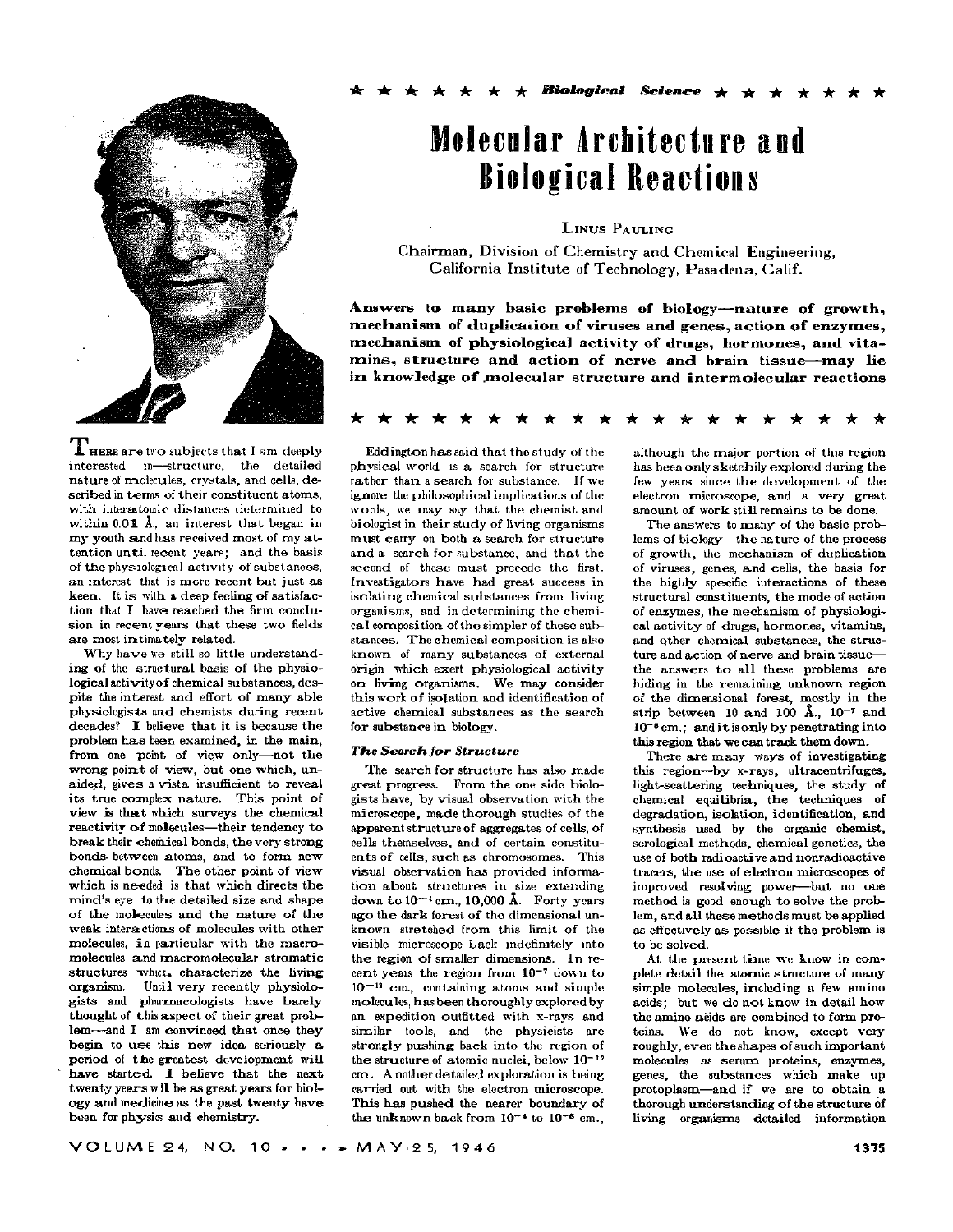**about the atomic arrangement of these substances must be obtained.** 

**Let us imagine ourselves increased in size by the linear factor 250,000,000—the commonly used factor in molecular models, which makes 1 Α., 10"<sup>8</sup> cm., become approximately 1 inch, atoms on this scale being 2 or 3 inches in diameter. With this magnification we would become about equal in height to the distance from the earth to the moon. Let us consider ourselves examining the earth, which would appear to us to be about the size of a billiard ball; and let us concentrate our attention on a small organism on the surface of the earth—New York City—which would appear as a spot about 0.01 inch in**  diameter, barely visible to the naked eye, **and showing itself to be living by slow changes in shape and size.** 

**To obtain a better view of this organism we could use a microscope, the resolving power of which would be about 1,000 feet ; we could distinguish Central Park, the rivers, and such aggregates of skyscrapers as Rockefeller Center, but the individual skyscrapers would not be clearly defined. By "chemical" methods we would know that, running through the veins and arteries of this organism, there were substances such as street cars, busses, automobiles, ships, and people; and we might, by the use of membranes of known pore size or by some similar method, obtain the molecular weight of these. In addition, we would have obtained, through the application of a strange method of experimental investigation, the diffraction of x-rays and electron waves, complete information about the structure of objects smaller than about 1 foot in diameter, such as a storage battery, a small electric motor, a piece of cable, a small gear wheel, a bolt or rivet.** 

**The use of the electron microscope, with**  resolving power about 10 feet, would give **us very much additional information- We would know exactly—that is, to within 10 feet—the shape of the Empire State Building, though we might not be sure about the separate smaller rooms into which it is divided, and we could not obtain by the electron microscope information about the elevators and the machinery for operating them, the steel girders of which the building is constructed, and other structural features of similar size. We would be able t o see, with the electron microscope, an automobile only as a particle, barely discernible, and roughly spherical in shape, and the human beings in the city would not be visible. We could get complete information about a storage battery, a ring gear, a brake pedal—but not about the automobile built up of these and many other parts; and it is clear that to obtain an understanding of the structure of this city we would still need t o find a method of**  exploring objects in the range 1 to 10 feet.

**Our hope for achieving precise knowledge about biological structures and reactions is based largely on the electron microscope and on diffraction methods. The dif-** **fraction studies of simple molecules have been carried out in sufficient number to**  permit the formulation of generalizations **about atomic rad ii, bond angles, and other features of molecular configuration ; it is still very important that the exact struc**ture be determined of vitamins, bacterio**static agents, amd other physiologically active substances—the complete crystal structure détermination of the rubidium**  salt of penicillin so ably made by Dorothy **Crowfoot and Ba-rbara Rogers-Low** *(6)* **has provided not only decisive information about the chemical formula of the substance but also the structural basis for later consideration of the detailed mechanism of its bacteriostatic activity.** 

## *Structure oj Protein,*

The most important of all structural **problems is the problem of the structure of proteins: until this problem is solved all discussions of t he exact molecular basis of biological reactions remain in some degree speculative. The polypeptide-chain structure of proteins proposed by Fischer is now generally accepted, and there is little doubt that the picture of folded chains held by hydrogen bonds, van der Waals forces, a,nd related weak interactions in more or less well-defined configurations, as discus>sed eleven years ago by Mirsky and me** *(9)* **is essentially correct. But this whole picture remains very vague—for only a few proteins (such as /3-lactoglobulin** *(3))* **do we have nearly complete knowledge of the numbers of residues of the different amino acids in the**  molecule, and for no protein does there **exist more than fragmentary information either about the sequence of the different residues in the polypeptide chain or about the way in whic li the chain is folded. Only for fibrous proteins in the completely ex**tended state do we have knowledge (still **very rough) of the configuration and rela**tive orientation of the polypeptide chains **(as originally determined by Astbury), and this knowledge applies only to the back**bone of the chains and not to the side **groups. There is urgent need for complete and accurate structure determinations of proteins and related substances. So far these determinations have been reported for only four such substances (5)—two amino acids anc3 two simple polypeptides all made in our Pasadena laboratories; and it is my hope that, now that the war is over, precise information will rapidly accrue, including ultimately detailed structures of fibrous proteins, respiratoiy pigments, antibodies, enzymes, reticular proteins of protoplasm, and others.** 

## *Importance of Shape*

**Despite the Lack of detailed knowledge of the structure o£ proteins, there is now very strong evidence that the specificity of the physiological activity of substances is de-** **termined by the size and shape of molecules, rather than primarily by their chemical properties, and that the size and shape find expression by determining the extent to which certain surface regions of two molecules\* (at least one of which is usually a protein) can be brought into j uxtaposition—that is, the extent to which these regions of the two molecules are complementary in structure. This explanation of specificity in terms of "lock-andkey" complementariness is due to Paul Ehrlich, who expressed it often, in words such as "only such substances can be anchored at a particular part of the organism which fit into the molecule of the recipient combination as a piece of mosaic fits into a certain pattern".** 

**In recent years the concept of complementariness of surface structure of antigen and antibody was emphasized by Breinl and Haurowitz (4), Mudd** *(10),* **and Alexander** *(1),* **and then was strongly supported**  by me (11) in the course of an effort to **understand and interpret serological phenomena in terms of molecular structure and molecular interactions. Since 1940 my collaborators (Dan H. CampbeU, David Pressman, Carol Ikede, L. H. Pence, G. G. Wright, S. M. Swingle, D. H. Brown, J. H. Bryden, A. L. Grossberg, L. A. R. Hall, Miyoshi Ikawa, Frank Lanni, J. T. Maynard, and A. B. Pardee) and I have gathered a great amount of experimental evidence about antigenantibody interaction** *(12),* **which not only supports the general thesis that serological specificity is the consequence of structural complementariness, but provides information about extent of complementariness.** 

**It has been verified that the closeness of fit of an antibody molecule to its homologous haptenic group is to within better than 1 Â.—that a methyl group (van der Waals radius 2.0 A.) can replace a chlorine atom (radius 1.8 Â.) in a haptenic group with little interference with its combination with antibody (as was first shown by Landsteiner), but that interference is caused by replacing a hydrogen atom (radius 1.2 Â.) by a methyl group. The complementariness in structure with respect to proton-donating and protonaccepting hydrogen bond-forming groups has been found to be very important in determining the strength of attraction of antibody and haptenic group; and the complementary electrical charge in antibody homologous to the p-azophenyltrimethylammonium group has been shown to be within about 2 Â. of the minimum possible distance from the charge of opposite sign in the haptenic group. The great amount of quantitative data which has been gathered for scores of different haptens and antigens and successfully interpreted in terms of molecular structure and the concept of complementariness leaves no doubt that this structural explanation of serological specificity is correct.** 

**The phenomenon of specificity, so common in biology, is rare in chemistry (with**